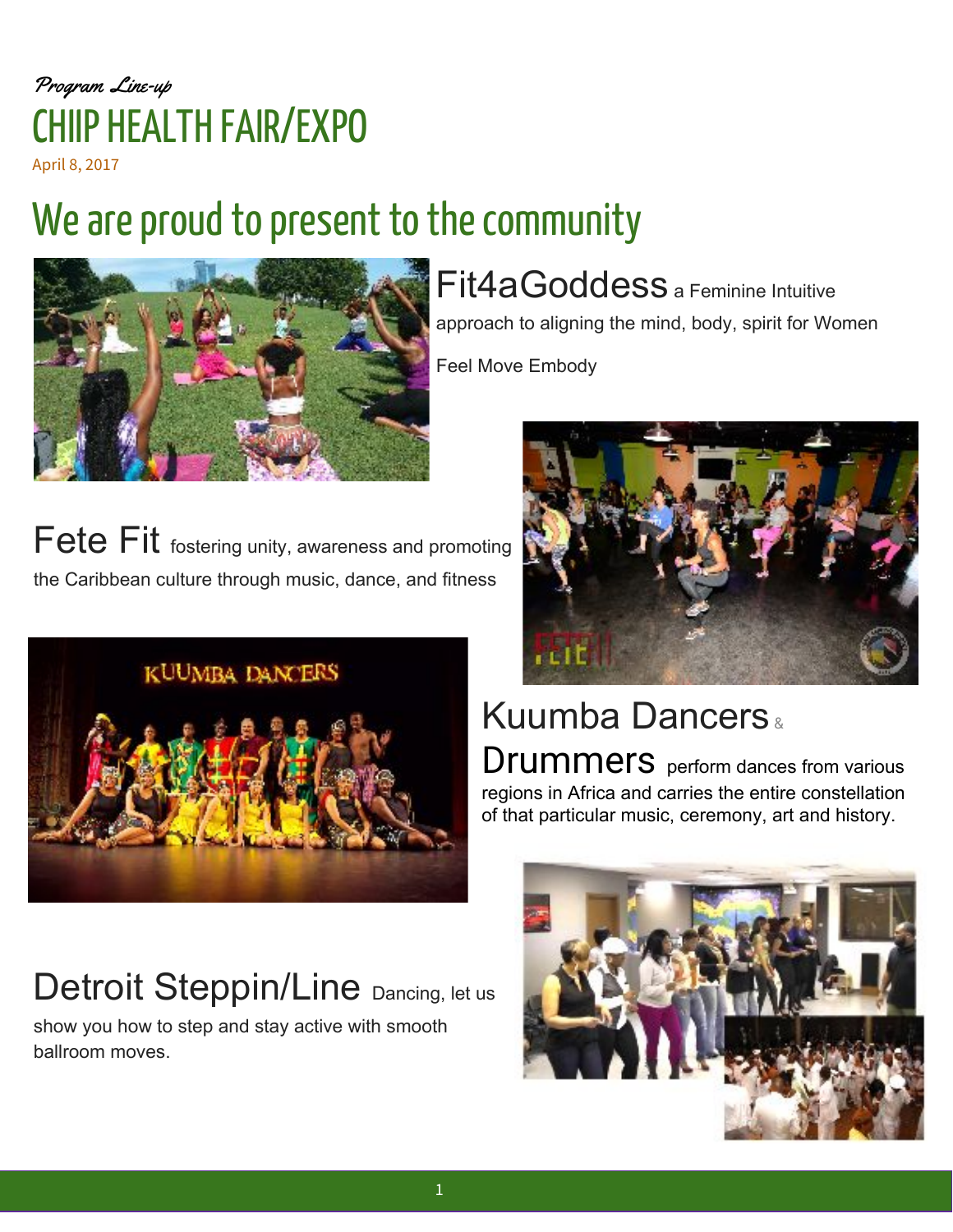

## Dreama Big Dream Studio

dancing your way to a fit body with hip-hop style movements from professional choreographer

### Restructuring Massage after all the

activity find time to give your body its most optimal relaxation





Amber Loberge

Independent Consultant 207-632-0497 ID#19080237 https://youtu.be/N3x-5ef1lrg

Skin care products unparalleled in quality and effectiveness.

#### Arbonne/Health & Wellness learn about the 30 day clean

eating program & products

**& ARBONNE.** 

Urban Wilderness Yoga power to the peaceful



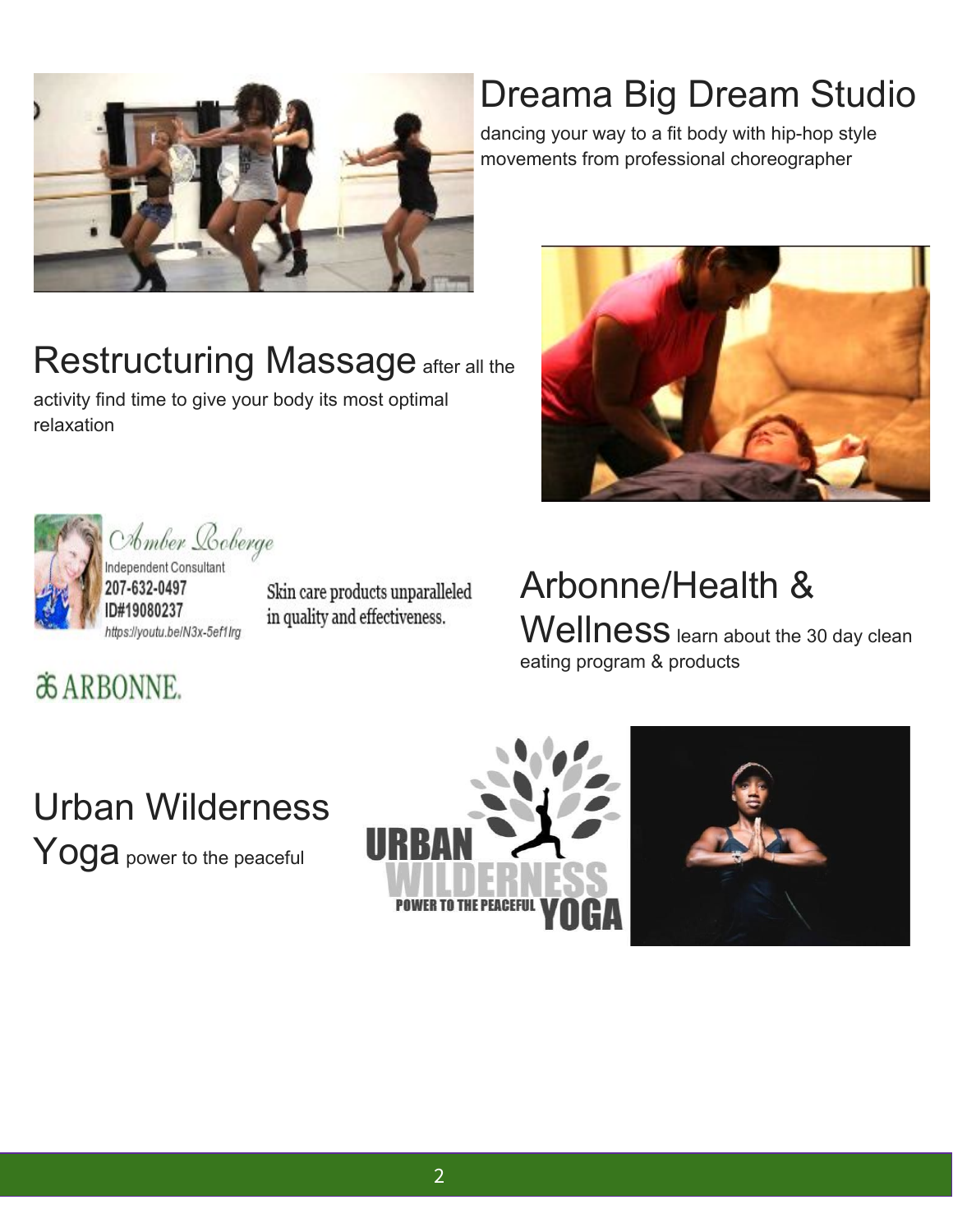

Buti Yoga passion, wellness and helping you along your Journey

#### The Womb Sanctuary

release revive and renew to be seen, heard and loved



WWE Professional Wrestler Titus O'Neil delivers powerful words of encouragement and overcoming adversity to meet your healthiest self







## The ButterFly Effect of Golf

changing lives one stroke at a time

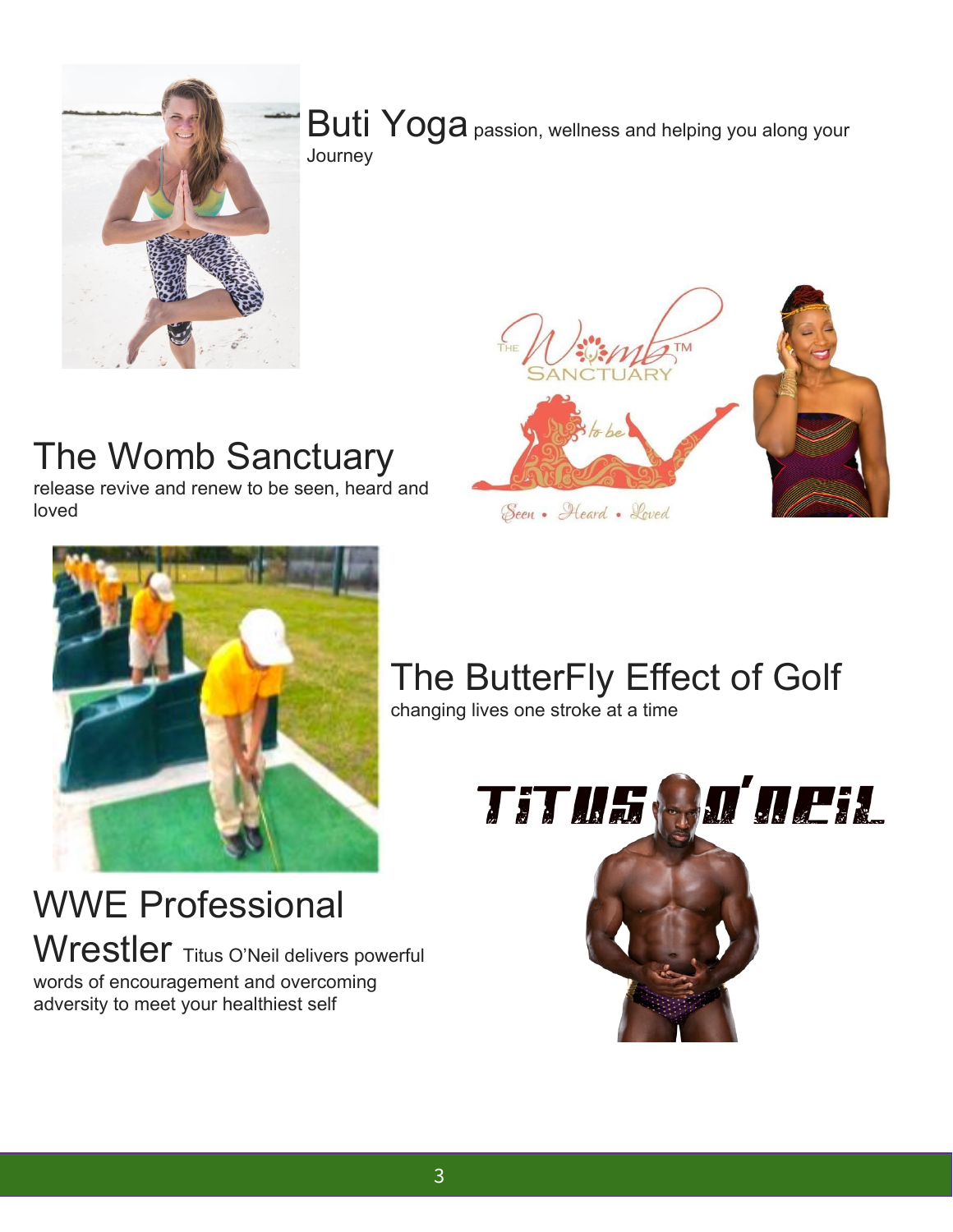#### Mackenzie Mack Professional Golf lessons to improve activity and

focus for youth and adults with one of the top LPGA golf instructors in her field.

Donald L. Dowridge, Jr. - Florida's Motivational Guru 2013 (Determined to Learn & Develop)





Maureen Mitchell is a certified Life & Leadership coach and the founder of The Kickass Coach™

# Arthur Green Memorial Foundation





Tampa Heights Junior Civic Assoc.

Tampa Heights Community Garden





Tampa Family Health Centers